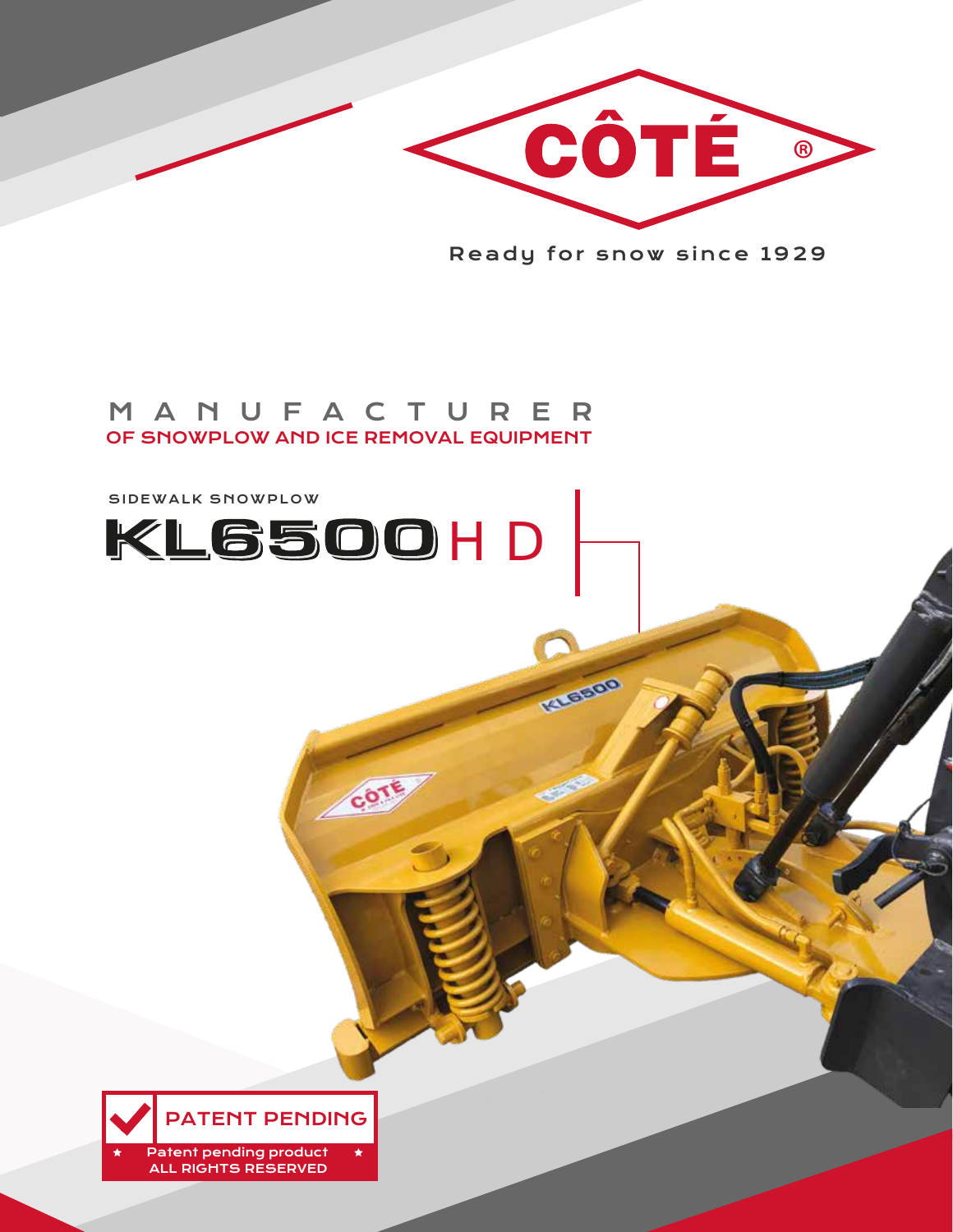#### MORE ROBUST THAN EVER

**KNGGLOON** 

SIDEWALK SNOWPLOW

# KL6500HD

This new one-piece moldboard snowplow is more than just a next-generation snowplow. The new self-levelling system makes this model sturdier, more versatile and easier to maintain than ever.

The horizontal self-levelling and anti-shock systems allow for a difference of 25 to 30 degrees in angle adjustment. The optional horizontal hydraulic pivoting system is easy to install and doesn't require any modifications to the original snowplow.

| $\leftrightarrow$ WIDTH | <b>HEIGHT</b> | <b>APP. WEIGHT</b><br>LB |
|-------------------------|---------------|--------------------------|
| 53 in.                  | 26 in.        | 734 lb.                  |
| 56 in.                  | 26 in.        | 760 lb.                  |
| 60 in.                  | 26 in.        | 775 lb.                  |
| 72 in.                  | 26 in.        | 810 lb.                  |
| 84 in.                  | 26 in.        | 845 lb.                  |
| 96 in.                  | 26 in.        | 880 lb.                  |

#### MODELS, DIMENSIONS AND WEIGHTS

W. Côté et fils reserves the right to modify the design of its products without notice.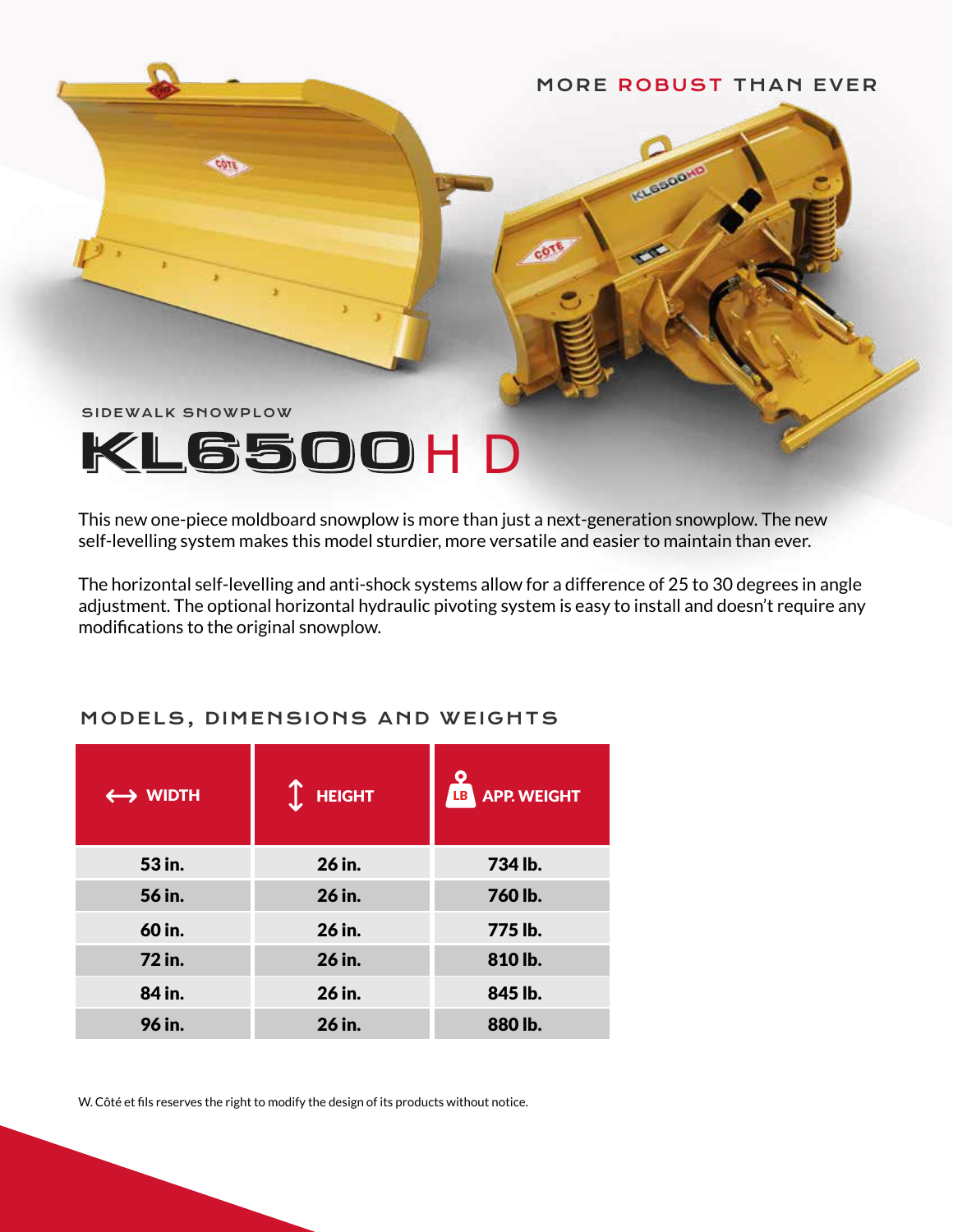#### TECHNICAL SPECIFICATIONS

- One-piece structural moldboard with a facet-folded curve
- Revolutionary patent-pending horizontal self-levelling system
- Unique SIDE tilting blade system
- Adjustable 30-degree left/right blade angle
- Double-acting anti-shock relief valves to protect the slewing cylinders in the event of an impact

COTI

**KLEDOO!** 

KLESDON

- 3/4'' x 6'' non-reversible steel blade for extended wear
- Steel side protectors

#### OPTIONS

 $e^{65}$ 

- Tungsten carbide blades
- Tungsten carbide side protectors
- Hydraulic horizontal pivot
- Removable snow guards for all models
- -84" and 96" manual-folding snow guards